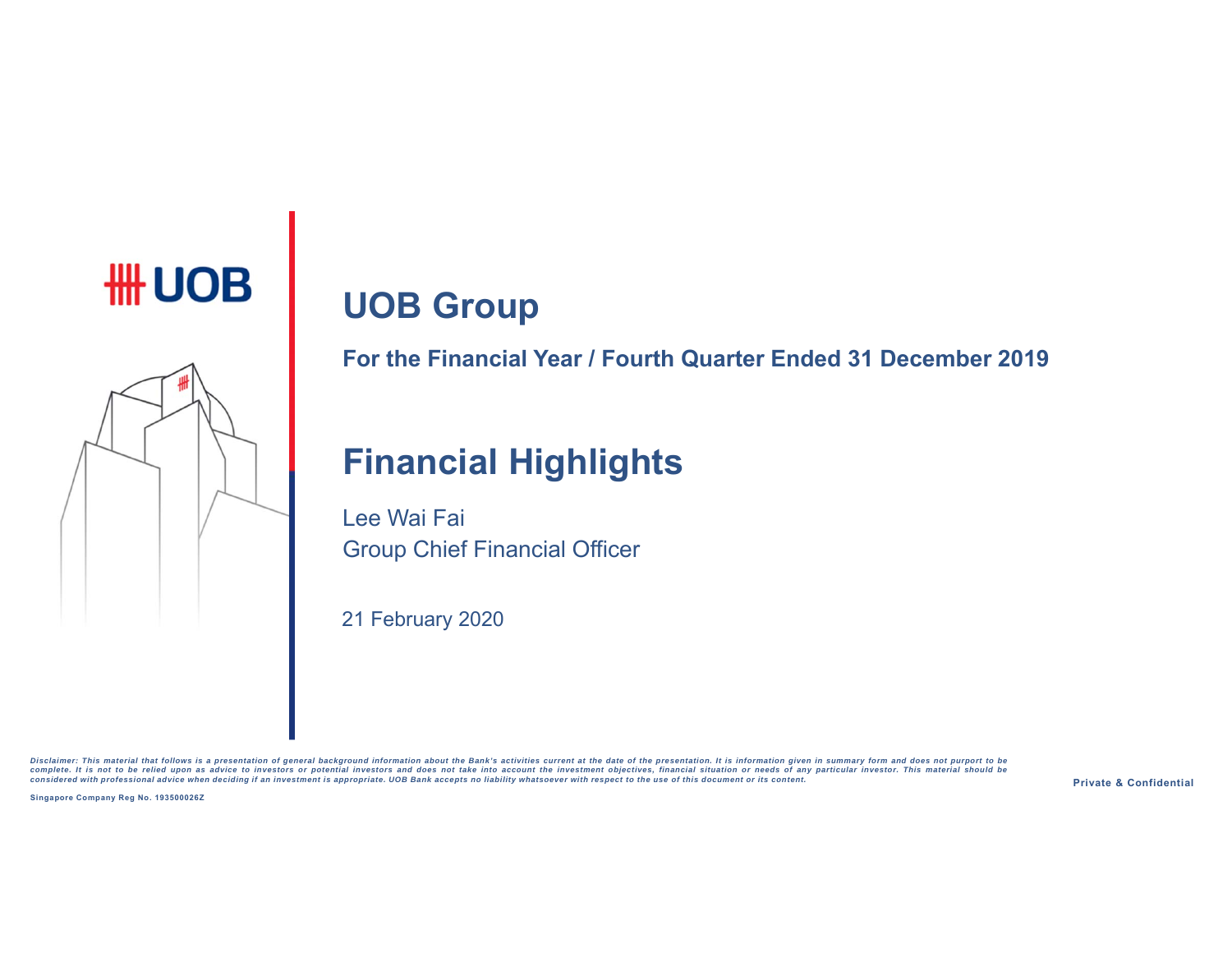# **Financial Highlights**

| <b>Record full year</b><br>profit        | Strong client franchise; solid balance sheet position                                                              |
|------------------------------------------|--------------------------------------------------------------------------------------------------------------------|
|                                          | Total income for FY19 up 10% to cross \$10 billion mark, led by healthy                                            |
|                                          | client franchise growth and higher trading and investment income                                                   |
| NPAT (FY19)<br>\$4.34b                   | • Stable funding with loan-to-deposit ratio at 85.4%; LCR for the year at<br>146% and NSFR at 111%                 |
| $\triangle$ 8% YoY<br><b>NPAT (4Q19)</b> | • NPL ratio flat at 1.5% with unsecured NPA coverage high at 202%; total<br>credit costs slightly higher at 18 bps |
| \$1.01b                                  | Robust capital position with CET1 ratio at 14.3%<br>$\bullet$                                                      |
| ▲ 10% YoY<br>▼ 10% QoQ                   | Full year dividends of \$1.30 cents                                                                                |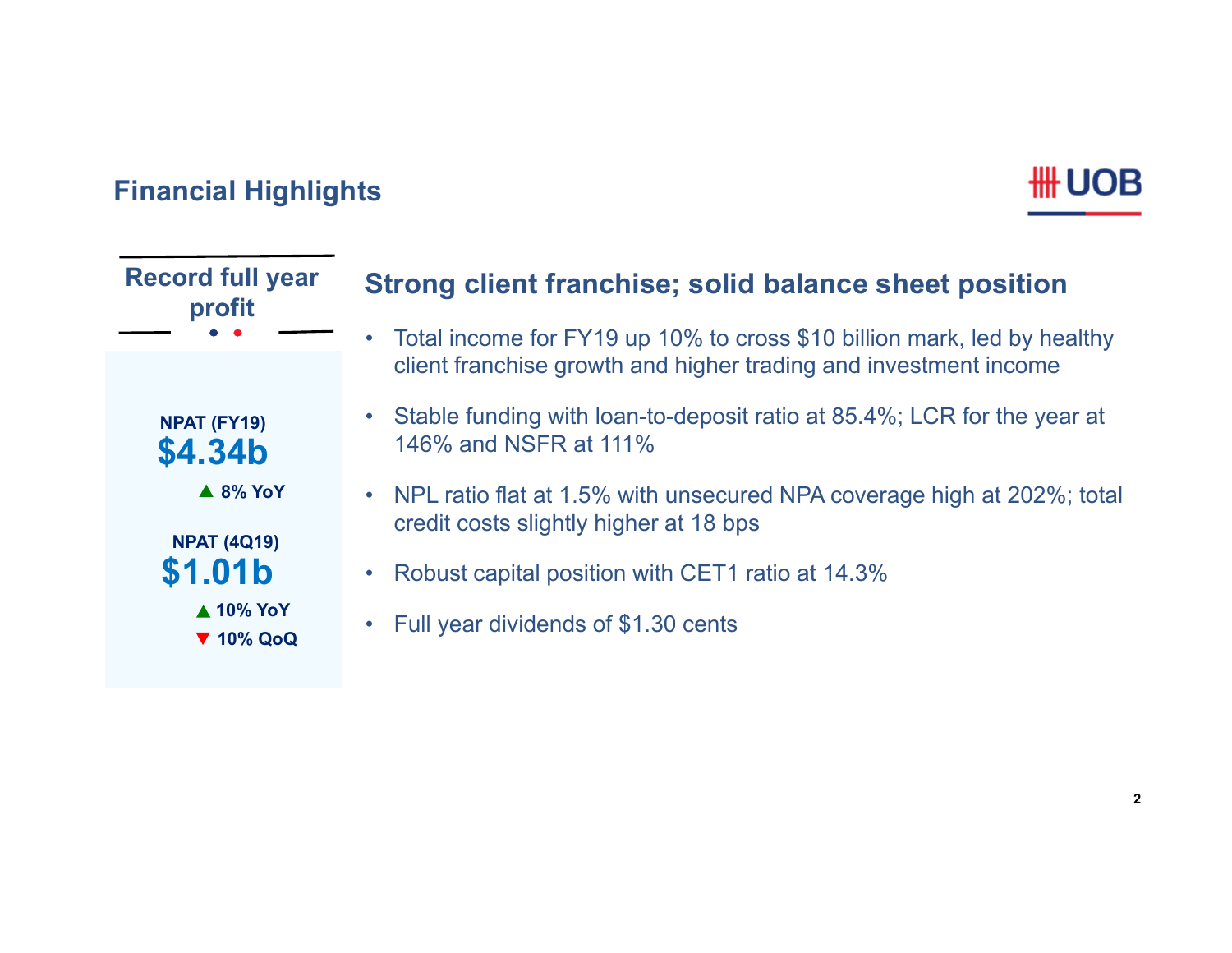### **Full year earnings up 8% to a new high of \$4.34 billion**

|                         | 2019   | 2018  | $\gamma oY + / (-)$ |                             |
|-------------------------|--------|-------|---------------------|-----------------------------|
|                         | \$m\$  | \$m\$ | $\sin$              | $\frac{9}{6}$               |
| Net interest income     | 6,562  | 6,220 | 342                 | $6 \triangle$               |
| Net fee income          | 2,032  | 1,967 | 65                  | $3^{\circ}$                 |
| <b>Others</b>           | 1,435  | 930   | 506                 | 54 ▲                        |
| <b>Total income</b>     | 10,030 | 9,116 | 913                 | 10 ▲                        |
| Less: Total expenses    | 4,472  | 4,003 | 469                 | 12 $\triangle$              |
| <b>Operating profit</b> | 5,558  | 5,113 | 445                 | 9 <sub>A</sub>              |
| Less: Total allowances  | 435    | 393   | 42                  | 11 $\triangle$              |
| Add: Assoc & JV         | 51     | 106   | (54)                | $(51)$ $\blacktriangledown$ |
| <b>Net profit</b>       | 4,343  | 4,008 | 335                 | 8                           |

# **HH UOB**

- • Higher net interest income (NII) as loans grew 3%.
- • Steady fee growth particularly wealth management and credit card.
	- Stronger trading and investment income.

•

- • Expenses increased due to talent and technology investments. Cost/Income ratio at 44.6%.
- • Higher allowances from impaired assets.
- • Contributions from associates declined due to reduced shareholdings.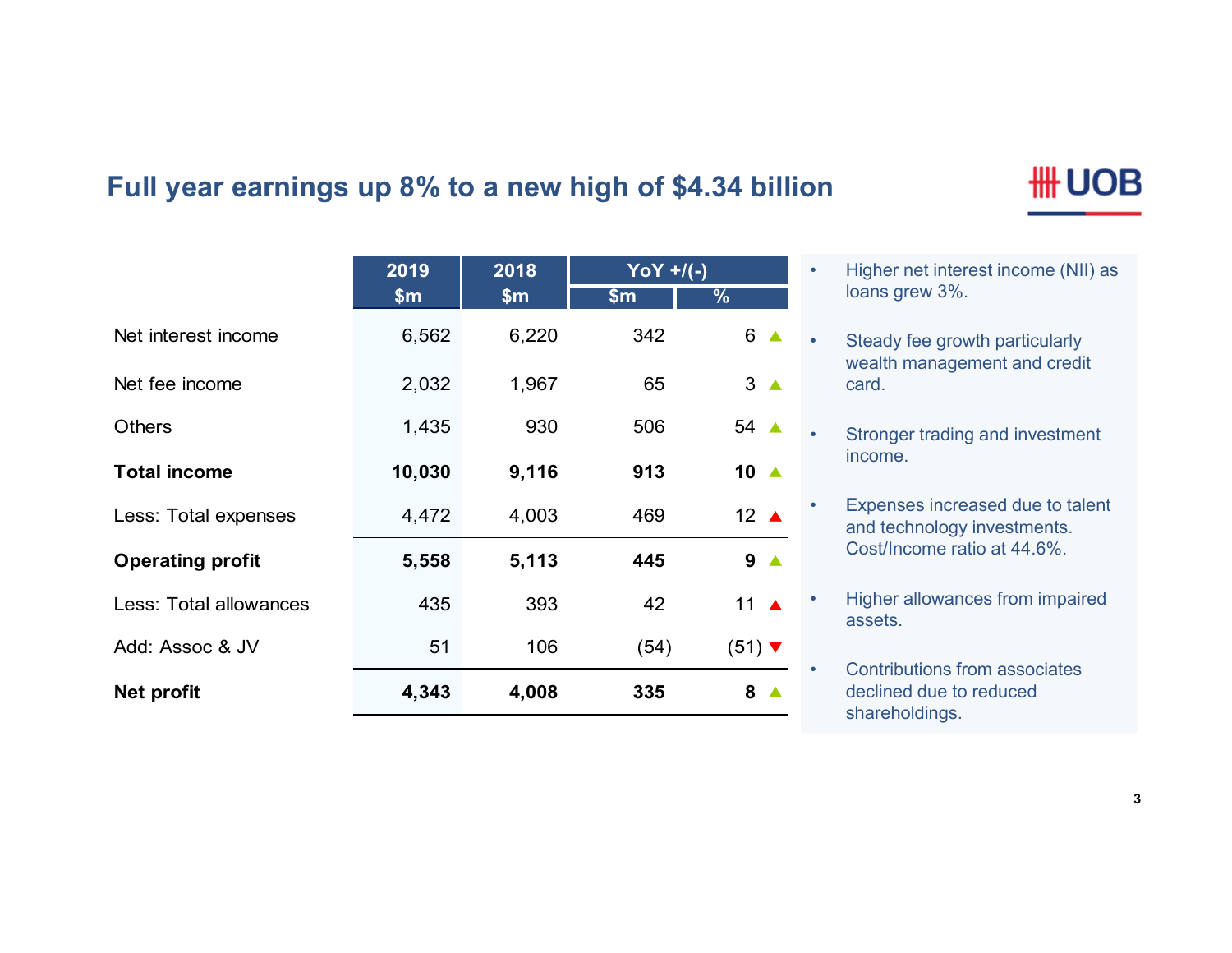•

### **Fourth quarter earnings grew 10% from a year ago**

|                         | 4Q19  | 4Q18  | $YOY + / (-)$ |                    |
|-------------------------|-------|-------|---------------|--------------------|
|                         | \$m   | \$m\$ | \$m           | %                  |
| Net interest income     | 1,635 | 1,608 | 27            | $2^{\triangle}$    |
| Net fee income          | 476   | 467   | 9             | $2^{\triangle}$    |
| <b>Others</b>           | 321   | 140   | 180           | $>100$ $\triangle$ |
| <b>Total income</b>     | 2,432 | 2,216 | 216           | 10 $\triangle$     |
| Less: Total expenses    | 1,116 | 984   | 132           | 13 $\triangle$     |
| <b>Operating profit</b> | 1,316 | 1,232 | 84            | 7 <sub>4</sub>     |
| Less: Total allowances  | 146   | 128   | 18            | 14 $\triangle$     |
| Add: Assoc & JV         | 20    | 0     | 20            | $>100$ $\triangle$ |
| Net profit              | 1,006 | 916   | 90            | 10                 |

- Higher NII driven by loan growth.
- • Fees increased from strong wealth management flows and credit card fees.
- • Other income driven by stronger investment income and higher treasury customer flows.
- • Higher expenses in tandem with income growth and investment in strategic initiatives.
- • Higher allowances from impaired assets.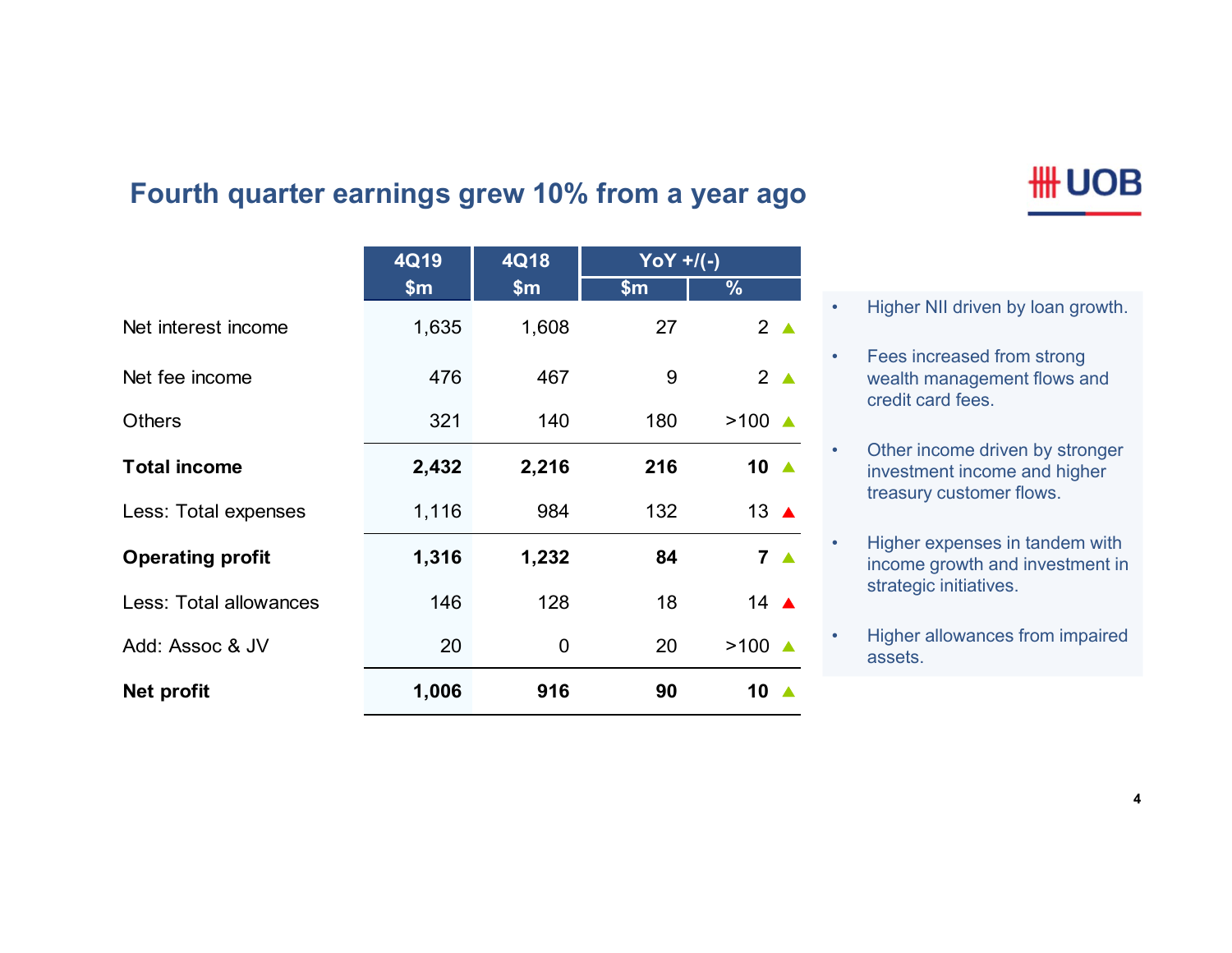### **QoQ earnings 10% down due to seasonally slower 4th quarter**

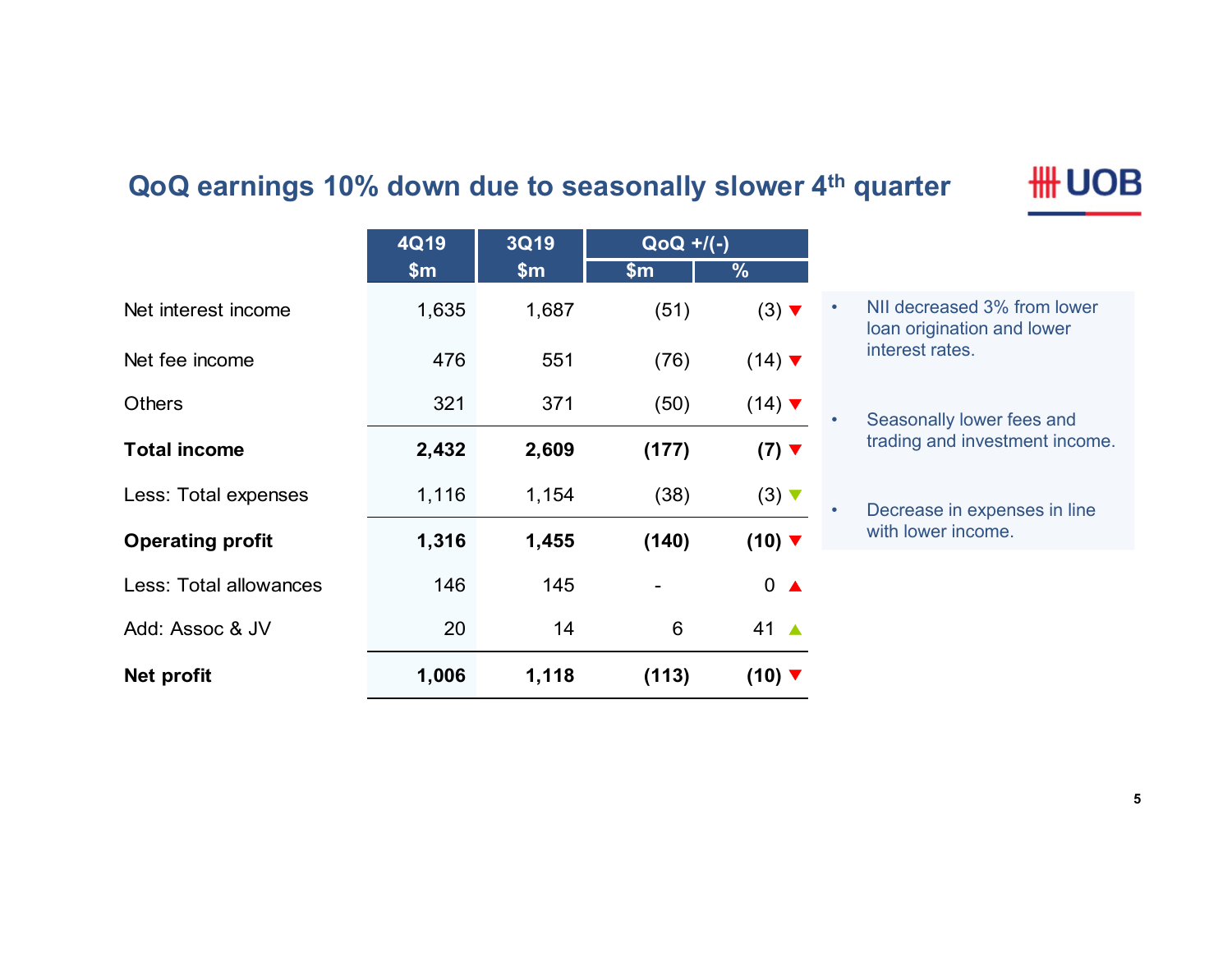### **QoQ NIM down 1 bp on lower interest rates and increased competition**

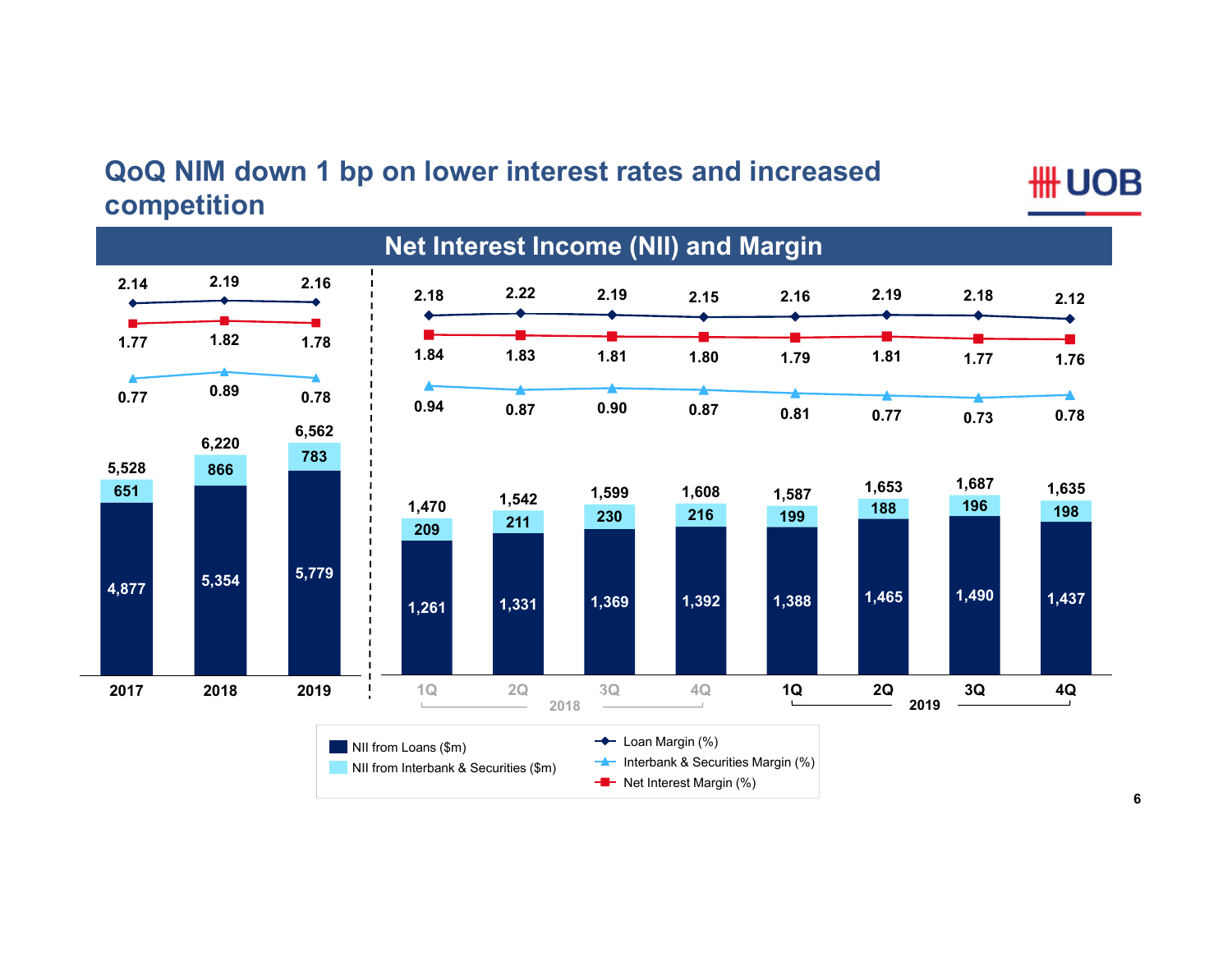# **Non-interest income rose 20% YoY; but seasonally lower QoQ**



|       | <b>Non-Interest Income</b> |                        |        |     |      |                                                                                                                                                                                                                     |     |     |      |     |
|-------|----------------------------|------------------------|--------|-----|------|---------------------------------------------------------------------------------------------------------------------------------------------------------------------------------------------------------------------|-----|-----|------|-----|
|       |                            | $+20%$<br>3,467<br>319 | ×<br>× |     |      | Non-NII grew significantly in 2019, particularly wealth management and credit<br>card fees, coupled with strong trading and investment income.<br>Lower 4Q19 on the back of seasonality and lower loan origination. |     |     |      |     |
| 3,035 | 2,896                      |                        |        |     |      |                                                                                                                                                                                                                     |     | 930 | 922  |     |
| 260   | 282                        |                        |        | 800 |      |                                                                                                                                                                                                                     | 819 | 91  | 61   | 796 |
|       |                            | 1,116                  | 761    | 86  | 728  |                                                                                                                                                                                                                     | 70  |     |      | 97  |
| 902   | 647                        |                        | 57     |     | 58   |                                                                                                                                                                                                                     |     | 311 | 310  |     |
|       |                            |                        | 187    | 216 | 186  | 607                                                                                                                                                                                                                 | 271 |     |      | 224 |
|       |                            |                        |        |     |      | 82<br>59                                                                                                                                                                                                            |     |     |      |     |
| 865   | 978                        | 990                    | 249    | 256 | 240  | 233                                                                                                                                                                                                                 | 257 | 268 | 267  | 199 |
| 1,008 | 989                        | 1,042                  | 268    | 243 | 244  | 234                                                                                                                                                                                                                 | 222 | 259 | 284  | 277 |
| 2017  | 2018                       | 2019                   | 1Q     | 2Q  | 3Q   | 4Q                                                                                                                                                                                                                  | 1Q  | 2Q  | 3Q   | 4Q  |
|       |                            |                        |        |     | 2018 |                                                                                                                                                                                                                     |     |     | 2019 |     |

| Fee income - Group Retail (\$m)    | Trading & Investment income (\$m) |
|------------------------------------|-----------------------------------|
| Fee income - Group Wholesale (\$m) | Other Non-Interest Income (\$m)   |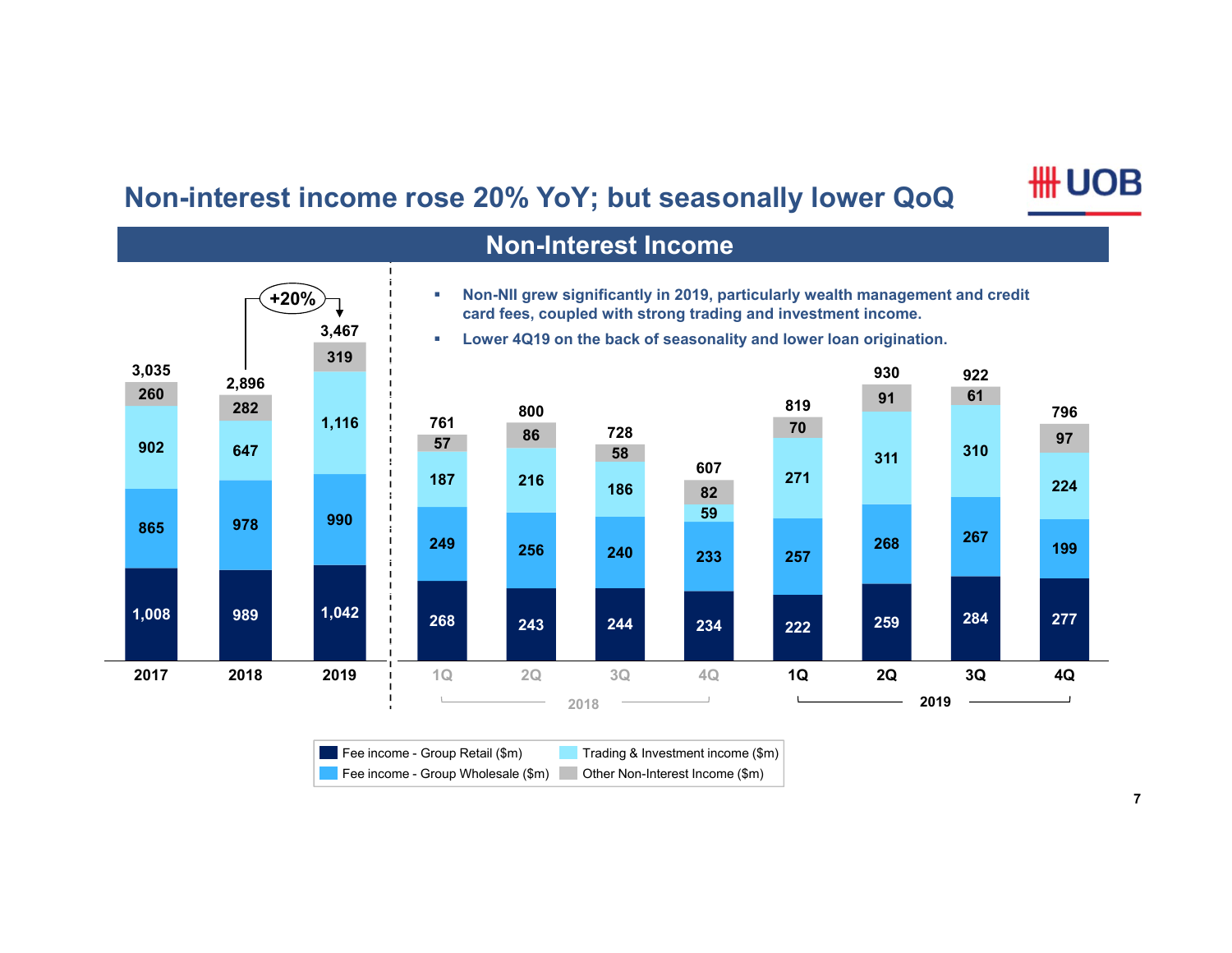### **Cost/Income ratio for 2019 at 44.6% with continued investment in people and technology**

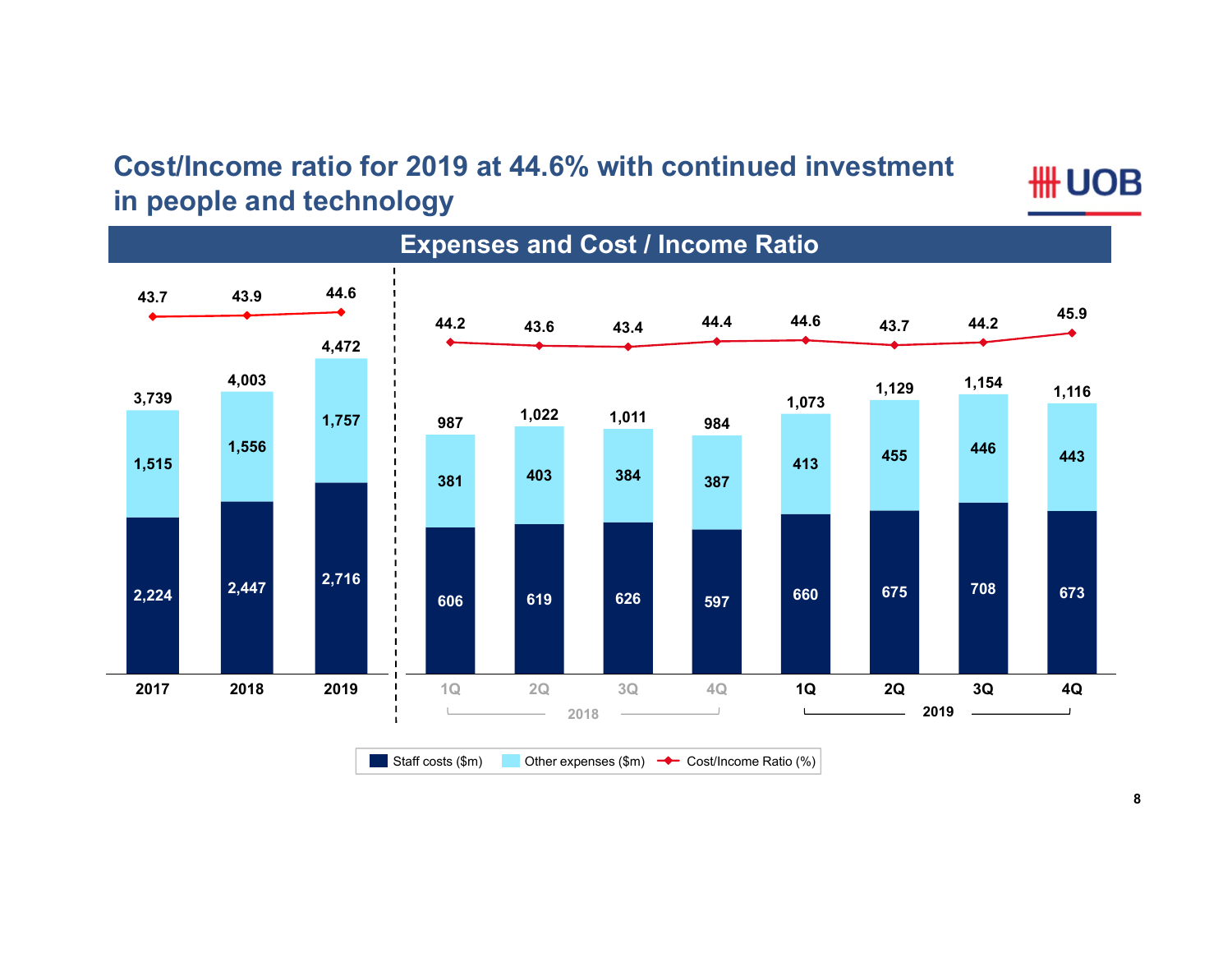# **NPA formation increased this quarter, no widespread concern**

|                                        |       |       | 2018  |       |       |       | 2019  |           |
|----------------------------------------|-------|-------|-------|-------|-------|-------|-------|-----------|
| \$m\$                                  | 1Q    | 2Q    | 3Q    | 4Q    | 1Q    | 2Q    | 3Q    | <b>4Q</b> |
| NPAs at start of period                | 4,389 | 4,323 | 4,404 | 4,374 | 4,166 | 4,215 | 4,185 | 4,350     |
| Group wholesale and small enterprises  |       |       |       |       |       |       |       |           |
| <b>New NPAs</b>                        | 235   | 252   | 275   | 370   | 230   | 357   | 180   | 437       |
| Upgrades, recoveries and translations  | (206) | (88)  | (229) | (257) | (139) | (182) | (38)  | (400)     |
| Write-offs                             | (129) | (101) | (29)  | (392) | (17)  | (229) | (26)  | (81)      |
|                                        | 4,289 | 4,386 | 4,421 | 4,095 | 4,240 | 4,161 | 4,301 | 4,307     |
| Group Retail (personal customers only) | 34    | 18    | (47)  | 71    | (25)  | 24    | 49    | (10)      |
| NPAs at end of period                  | 4,323 | 4,404 | 4,374 | 4,166 | 4,215 | 4,185 | 4,350 | 4,297     |
| <b>NPL Ratio (%)</b>                   | 1.7   | 1.7   | 1.6   | 1.5   | 1.5   | 1.5   | 1.5   | 1.5       |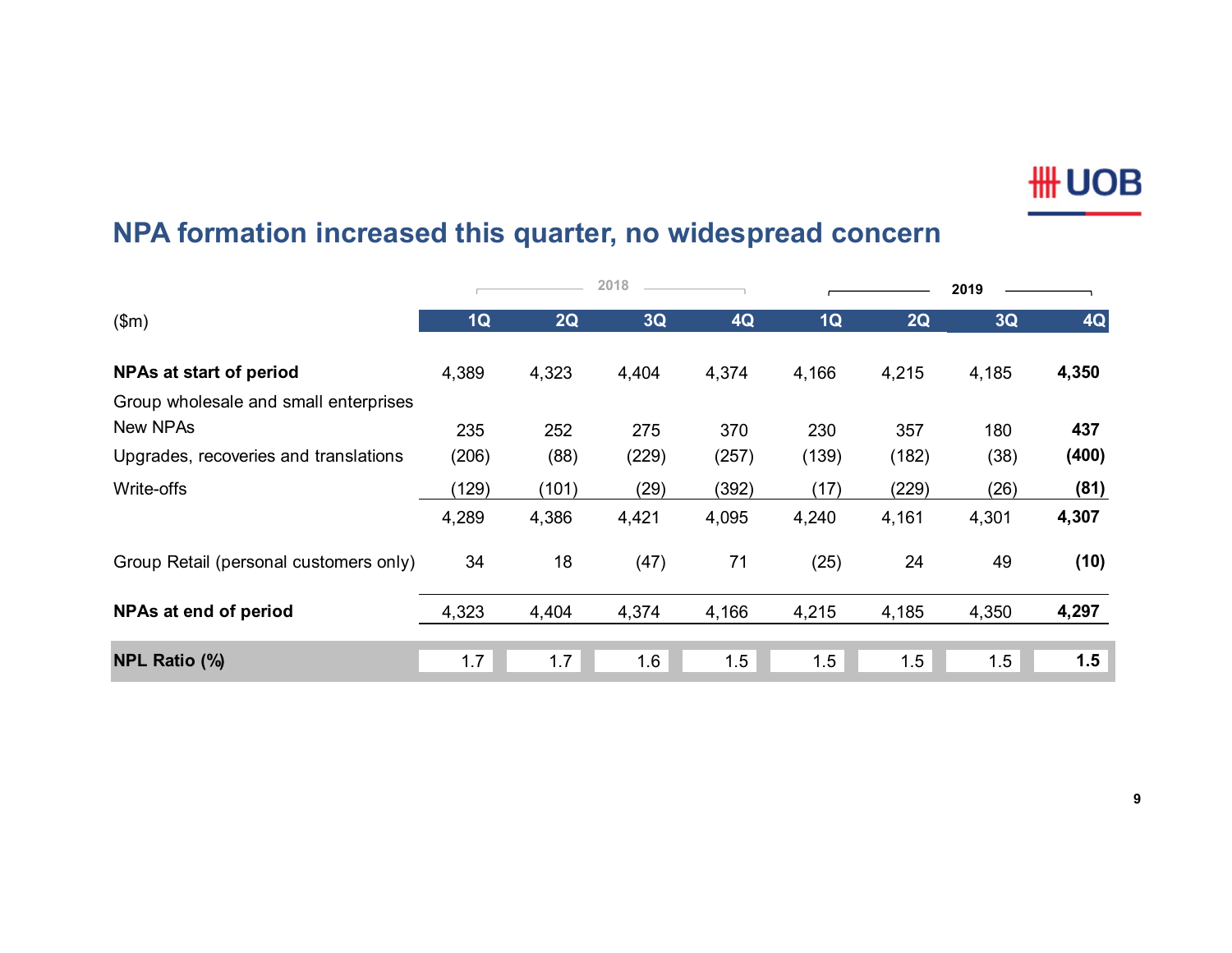### **Total credit costs stable at 18 bps for 2019 with healthy allowance coverage**

**HH UOB** 



Total Allowances on Loans (\$m) <sup>-</sup> - Allowances on Impaired Loans/ Average Gross Loans (basis points) <sup>-</sup> Total Allowances on Loans / Average Gross Loans (basis points)

|                                         | 2018 |     |     | 2019 |     |     |     |     |
|-----------------------------------------|------|-----|-----|------|-----|-----|-----|-----|
|                                         | 1Q   | 2Q  | 3Q  | 4Q   | 1Q  | 2Q  | 3Q  | 4Q  |
| NPA coverage $(\%)^1$                   | 91   | 89  | 90  | 87   | 89  | 84  | 85  | 87  |
| Unsecured NPA coverage (%) <sup>1</sup> | 190  | 190 | 189 | 202  | 204 | 191 | 210 | 202 |

Note: (1) Includes RLAR as part of total allowances.

Regulatory loss allowance reserve (RLAR) is a non-distributable reserve appropriated through retained earnings to meet MAS Notice No. 612 Credit Files, Grading and Provisioning requirements.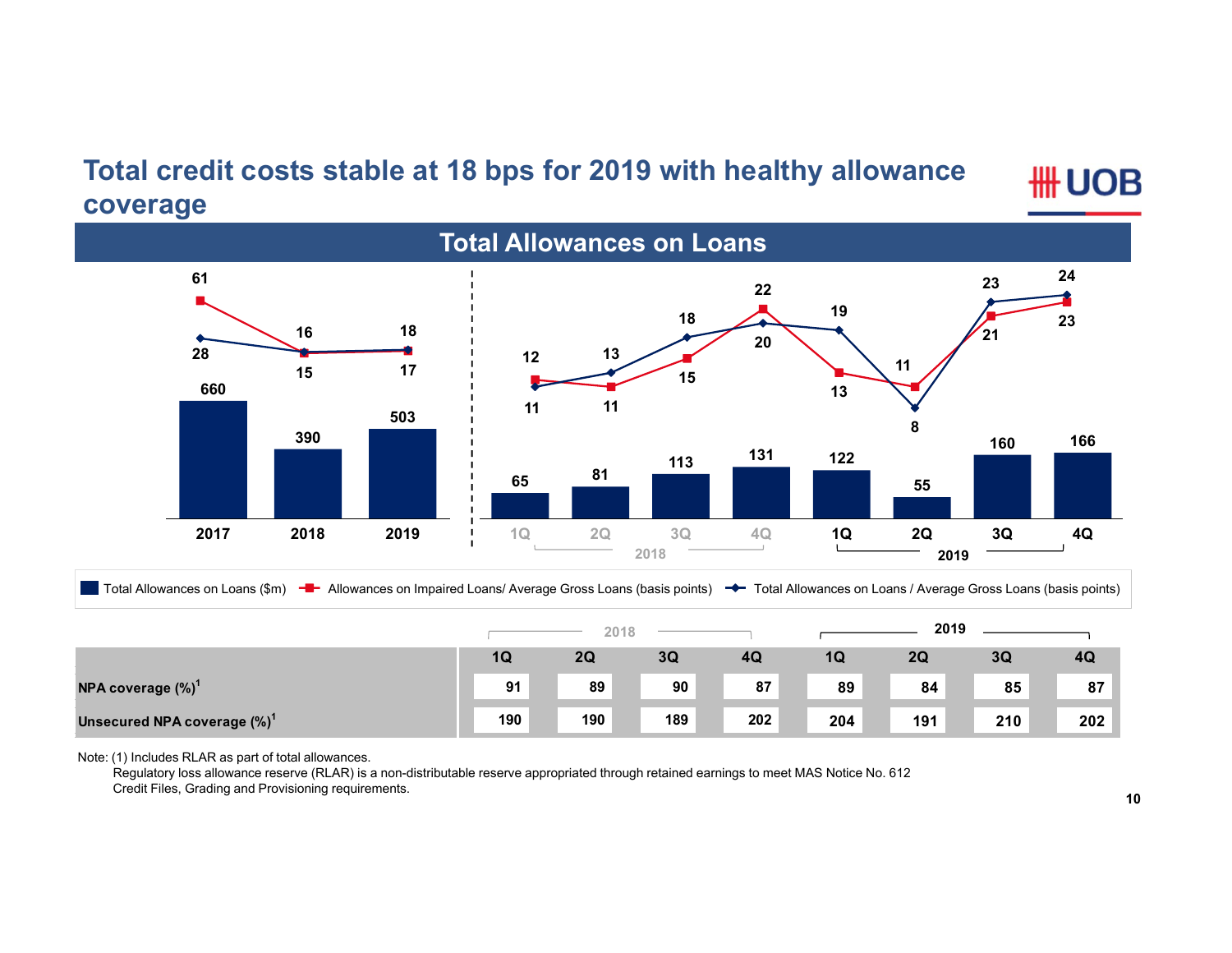# **North Asia loan exposure reduced amid uncertainty in 2H19**

|                        | <b>Dec-19</b>    | <b>Jun-19</b>   | <b>Dec-18</b>  | Jun19 vs<br>Dec18 | Dec19 vs<br>Jun19 | YoY            |
|------------------------|------------------|-----------------|----------------|-------------------|-------------------|----------------|
| <b>Gross Loans</b>     | \$b\$            | \$ <sub>b</sub> | \$b\$          | $+$ /(-)%         | $+$ /(-)%         | $+$ /(-)%      |
| Singapore              | 139              | 142             | 137            | 3                 | (2)               |                |
| <b>South East Asia</b> | 63               | 61              | 59             | $\overline{2}$    | 4                 | 6              |
| Malaysia               | 30               | 29              | 29             | (1)               | $\overline{2}$    | 1              |
| Thailand               | 20               | 18              | 17             | 8                 | 8                 | 16             |
| Indonesia              | 11               | 11              | 11             | $\mathbf{1}$      | 1                 | $\overline{2}$ |
| <b>Others</b>          | $\mathbf{2}$     | $\overline{2}$  | $\overline{2}$ | 3                 | 7                 | 10             |
| <b>North Asia</b>      | 43               | 46              | 43             | 8                 | (7)               | 1              |
| <b>Greater China</b>   | 41               | 43              | 40             | $\overline{7}$    | (3)               | 3              |
| <b>Others</b>          | $\boldsymbol{2}$ | 3               | $\overline{2}$ | 33                | (52)              | (36)           |
| Rest of the world      | 24               | 25              | 22             | 9                 | (2)               | $\overline{7}$ |
| Total                  | 269              | 273             | 262            | 4                 | (2)               | 3              |

Note: Loans are classified based on where credit risks reside, represented by country of incorporation/operation for non-individuals and residence for individuals.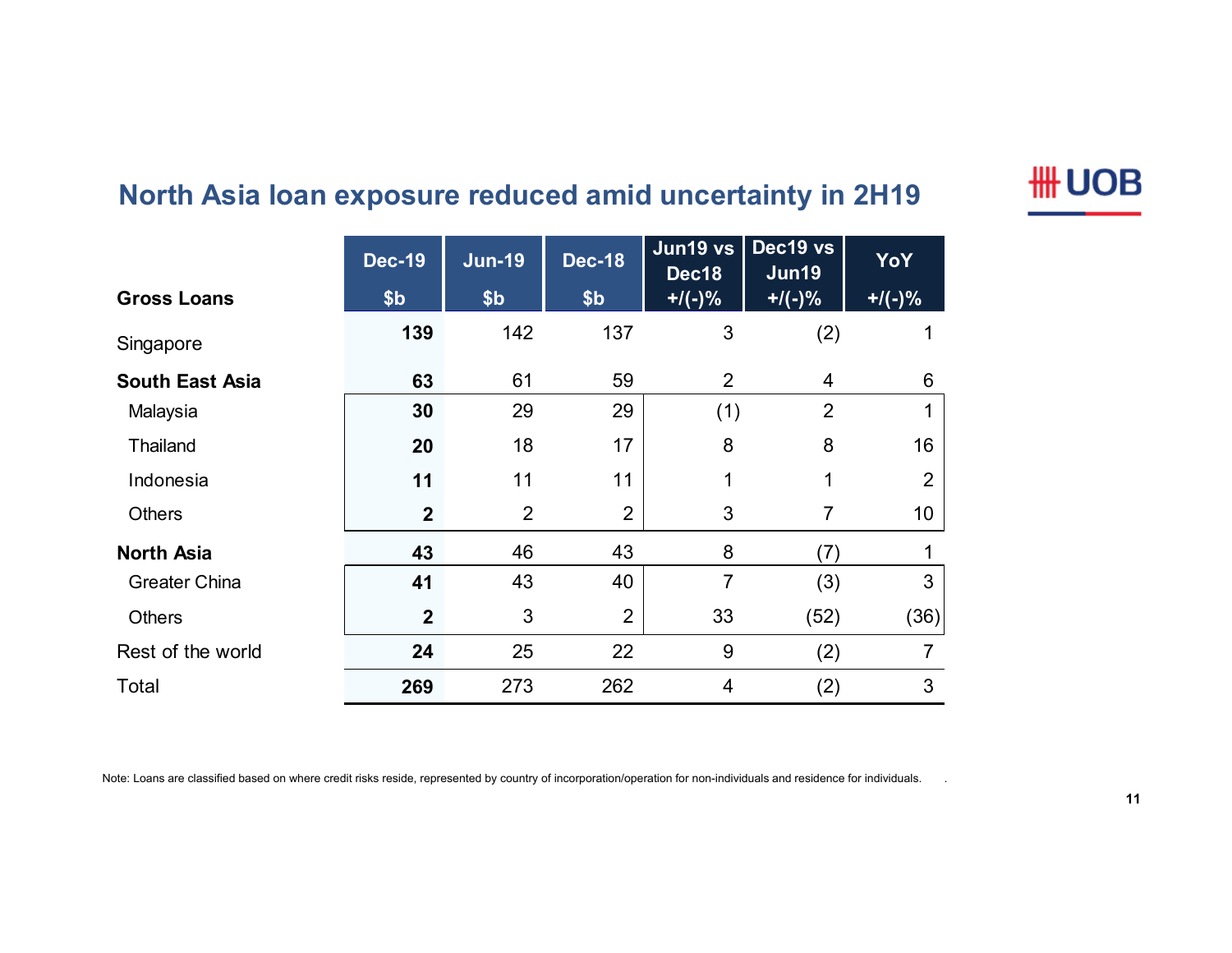# **Stable income in 2H19 despite de-risking our balance sheet. Southeast Asia franchise showing results as cross border connectivity improved**

|                       | 2019   | 2018  | 2H19  | 1H19  | 2H18  | <b>1H19 vs</b><br>2H18 | <b>2H19 vs</b><br>1H19 | YoY             |
|-----------------------|--------|-------|-------|-------|-------|------------------------|------------------------|-----------------|
| <b>Total Income</b>   | \$m\$  | \$m\$ | \$m\$ | \$m\$ | \$m   | $+/(-)$ %              | $+$ /(-)%              | $+$ /(-)%       |
| Singapore             | 5,756  | 5,123 | 2,855 | 2,901 | 2,526 | 15                     | (2)                    | 12 <sup>2</sup> |
| <b>Southeast Asia</b> | 2,705  | 2,531 | 1,408 | 1,297 | 1,295 | 0                      | 9                      | $\overline{7}$  |
| Malaysia              | 1,084  | 1,068 | 570   | 513   | 540   | (5)                    | 11                     | 1               |
| Thailand              | 1,056  | 964   | 545   | 512   | 496   | 3                      | 6                      | 10              |
| Indonesia             | 485    | 444   | 250   | 235   | 227   | 4                      | 6                      | 9               |
| <b>Others</b>         | 80     | 55    | 43    | 36    | 32    | 13                     | 20                     | 45              |
|                       |        |       |       |       |       |                        |                        |                 |
| <b>North Asia</b>     | 988    | 917   | 478   | 510   | 445   | 14                     | (6)                    | 8               |
| <b>Greater China</b>  | 937    | 864   | 456   | 481   | 422   | 14                     | (5)                    | 9               |
| <b>Others</b>         | 51     | 53    | 22    | 28    | 24    | 19                     | (20)                   | (5)             |
| Rest of the world     | 581    | 546   | 299   | 282   | 276   | $\overline{2}$         | 6                      | 6               |
| Total                 | 10,030 | 9,116 | 5,041 | 4,989 | 4,543 | 10                     | $\mathbf{1}$           | 10 <sup>°</sup> |

Maintaining strong growth in Singapore despite competitive landscape. Broadbased increase across all business lines.

Southeast Asia franchise progressing well across Malaysia, Thailand and Indonesia. Vietnam gaining traction as an emerging market.

North Asia showed growth in 2019, more cautious stance in 2020.

and the first company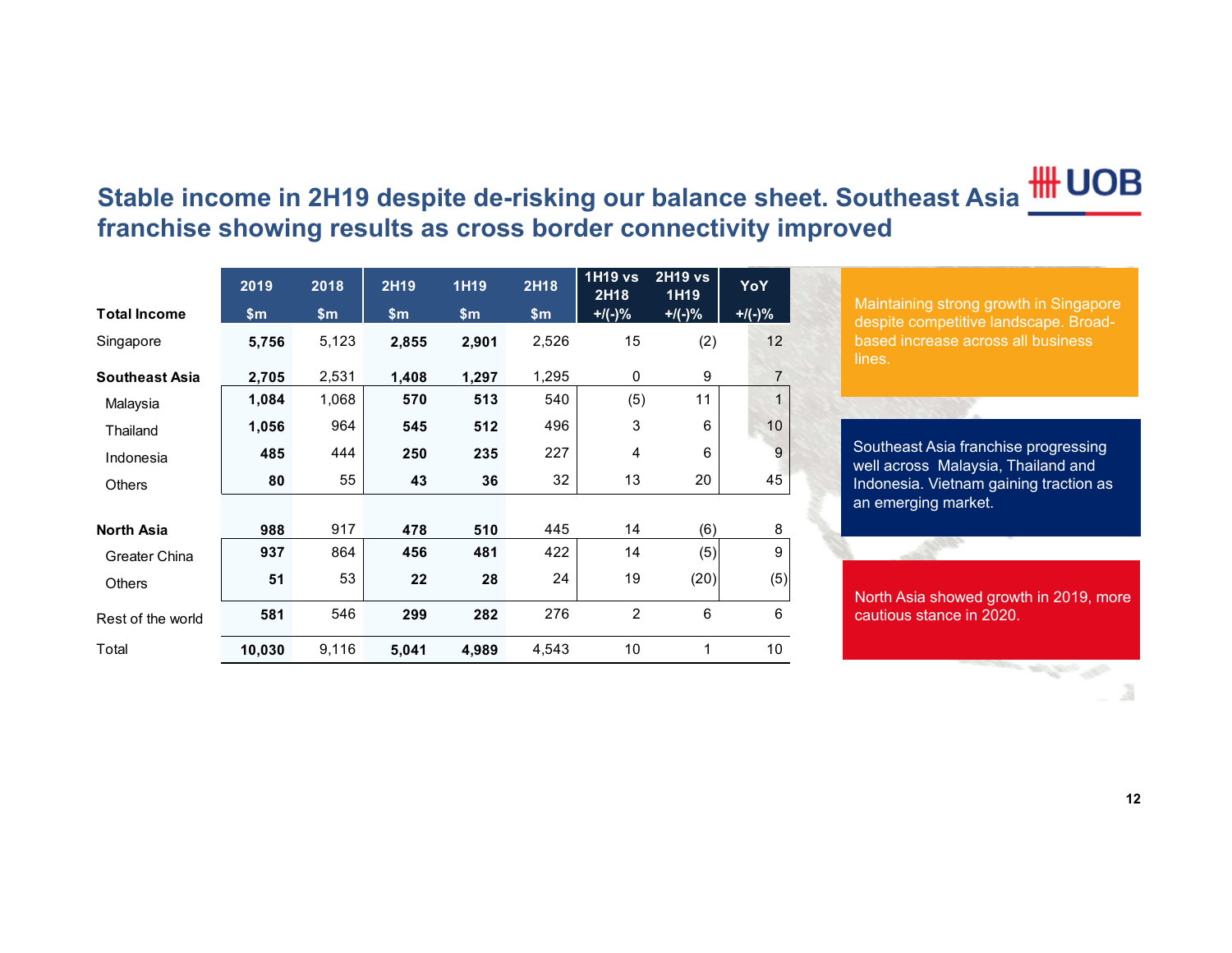# **Business segments delivered healthy profit growth**

| <b>Operating Profit</b> | 2019<br>\$m\$ | 2018<br>\$m | $+$ /(-)<br>$\frac{9}{6}$ | Retail                 | $+14%$<br><b>Income from</b>      | ■ Higher NII from volume<br>growth and improvement in<br>deposit margin; stronger |
|-------------------------|---------------|-------------|---------------------------|------------------------|-----------------------------------|-----------------------------------------------------------------------------------|
| Group Retail            | 2,200         | 2,032       | 8                         |                        | high affluent<br><b>customers</b> | contribution from wealth                                                          |
| Group Wholesale Banking | 3,066         | 2,984       | 3                         | Wholesale<br><u>нн</u> | $+10%$                            | Income growth of 6% from<br>improvement in cash<br>management, treasury and       |
| Global Markets          | 317           | 222         | 43                        |                        | <b>Cross-border</b>               | loan-related activities.                                                          |
| Others <sup>*</sup>     | (26)          | (125)       | 79                        | W                      | income                            | • Cross border accounted for<br>28% of total income                               |
| Total                   | 5,558         | 5,113       | 9                         | <b>Global Markets</b>  | $+10%$                            | Income growth driven by strong<br>trading performance                             |
|                         |               |             |                           |                        | <b>Treasury flow</b>              |                                                                                   |

**Contract Contract Contract Contract CALLES** 

\* Comprise Investment Management, Central Treasury, Corporate Functions and Banknotes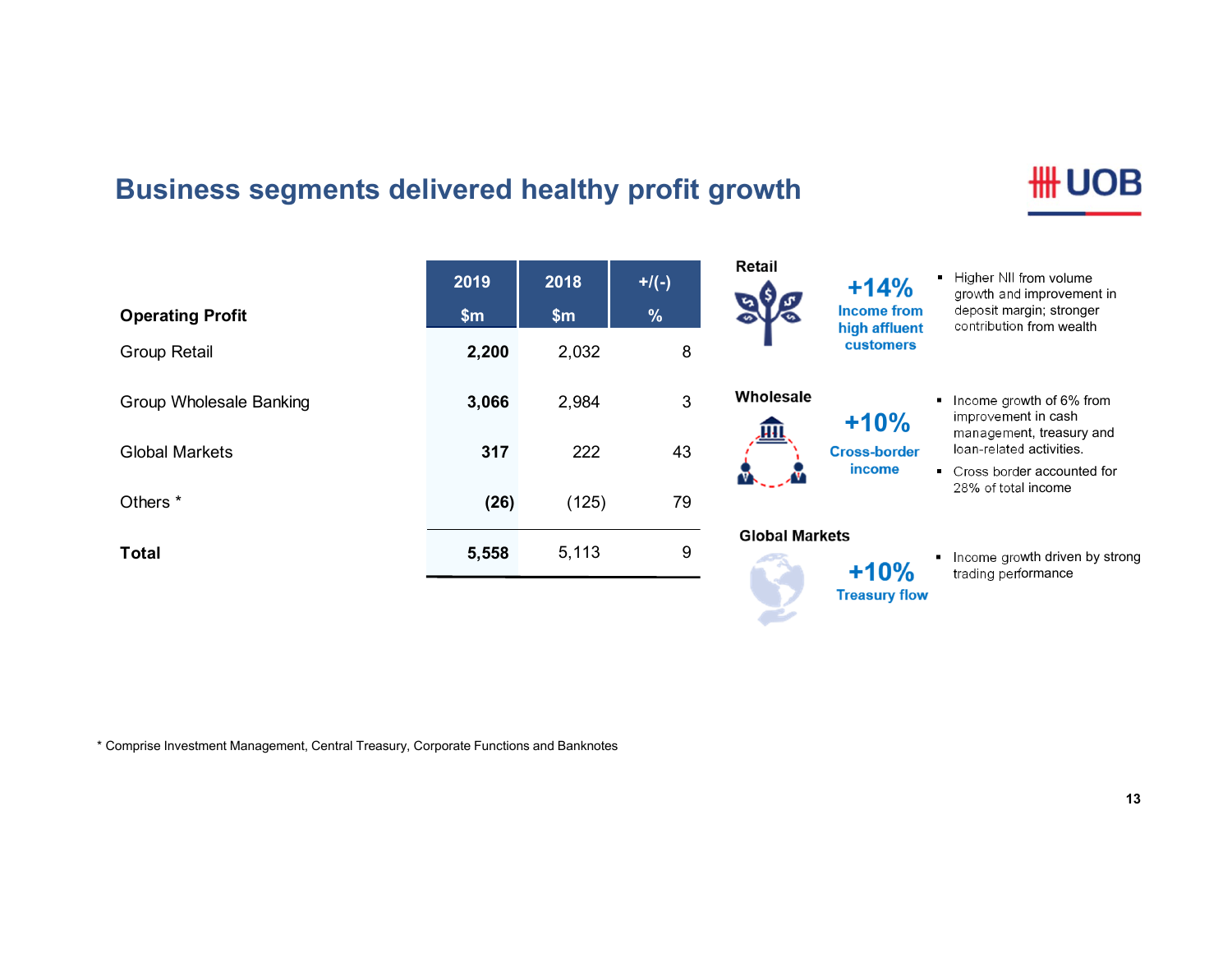### **Stable liquidity position with average LCR at 149% and NSFR at 111%**

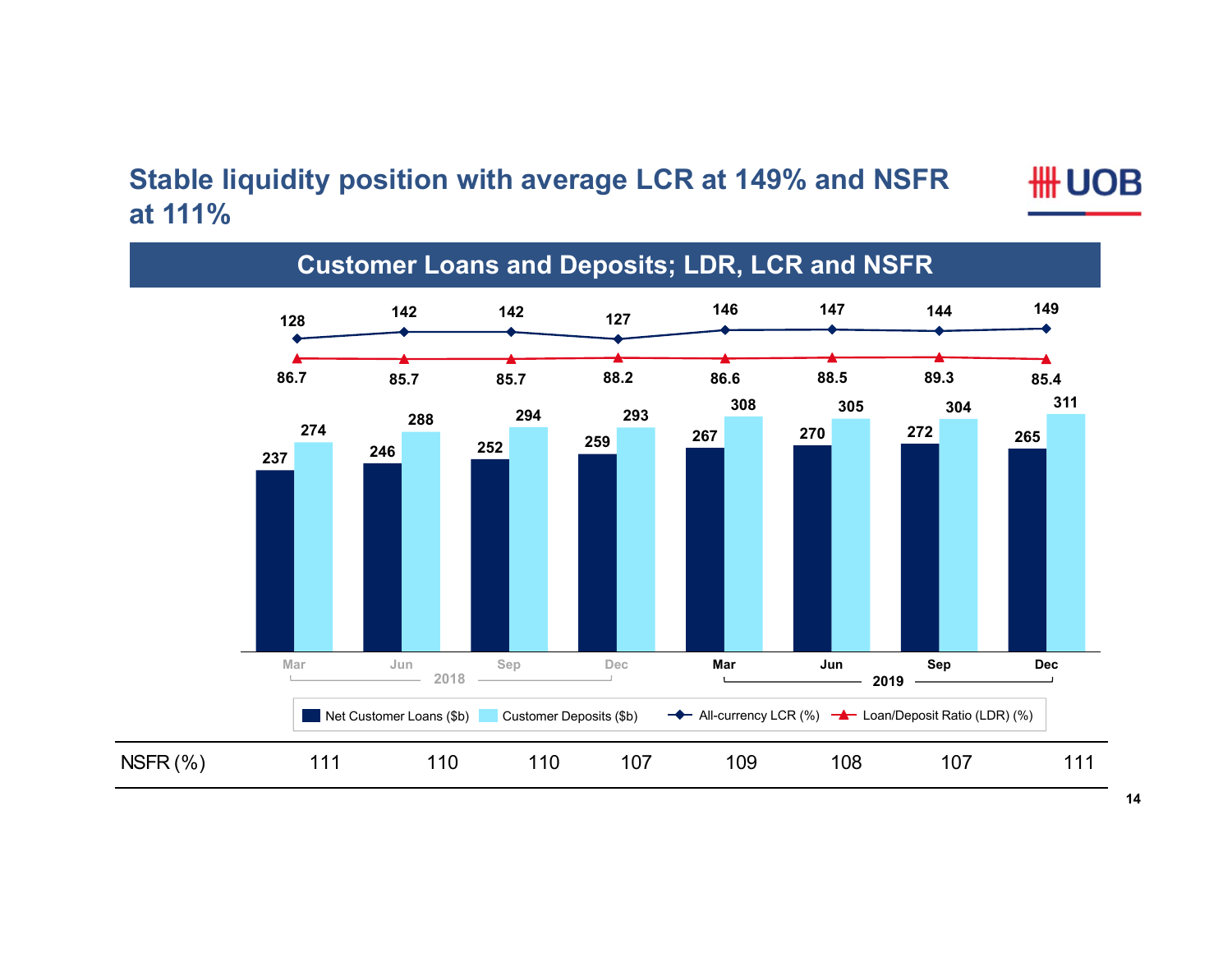#### **Capital Adequacy Ratios (CAR) and RoRWA 2.13 1.99 1.95 1.88 2.02 1.92 1.77 1.68**÷ **18.8 18.417.417.0 17.2 17.4 17.016.9**••**14.9 14.5 14.3 14.1 13.9 13.9 13.9 13.7Mar Jun Sep Dec Mar Jun Sep Dec 2018 2019**■ **Tier 2 CAR** ■ **Tier 1 CAR** → CET1 (%) → **RoRWA** RWA (\$b) 202 206 213 221 230 230 232 226 Leverage ratio (%) 8.2 7.7 7.4 7.6 7.6 7.5 7.6 7.7

# **Strong capital and leverage ratios**

# **HH UOB**

 Lower RWA at year end due to market uncertainty.

 Strong capital allows the Group to be well-positioned to steer through macro uncertainties.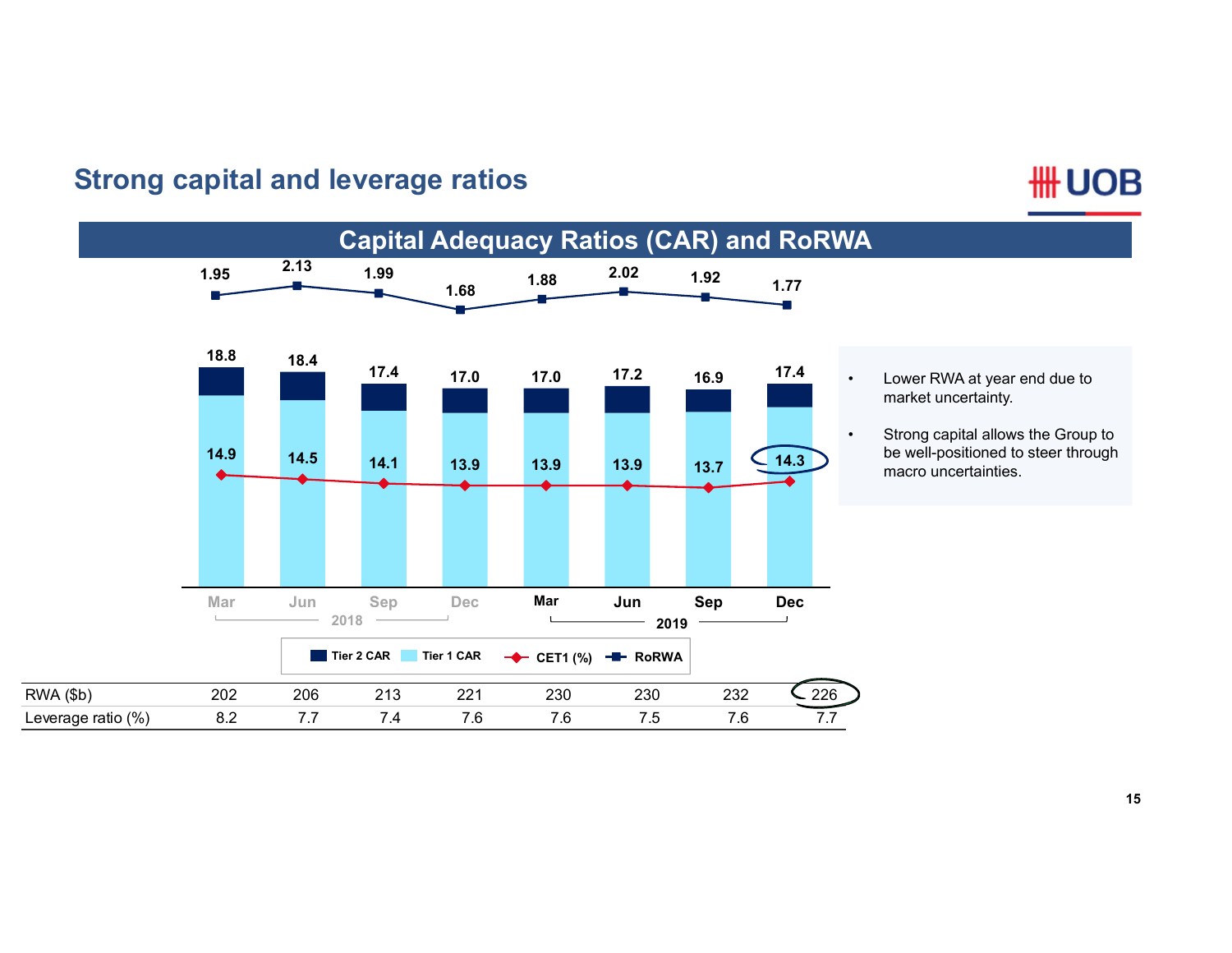#### **Net dividendper ordinary share (¢) 35 35 50 <sup>55</sup> 35 <sup>45</sup> 5055 2020 202016 2019 2017 2018 Interim Final Special 2016 2017 2018 2019 Payout amount (\$m) 1,135 1,660 2,000 2,170 Payout ratio (%) 37 49 50 50 Payout ratio (%) (excluding special/one-off dividends (%) 37 39 42 42**

### **Dividends**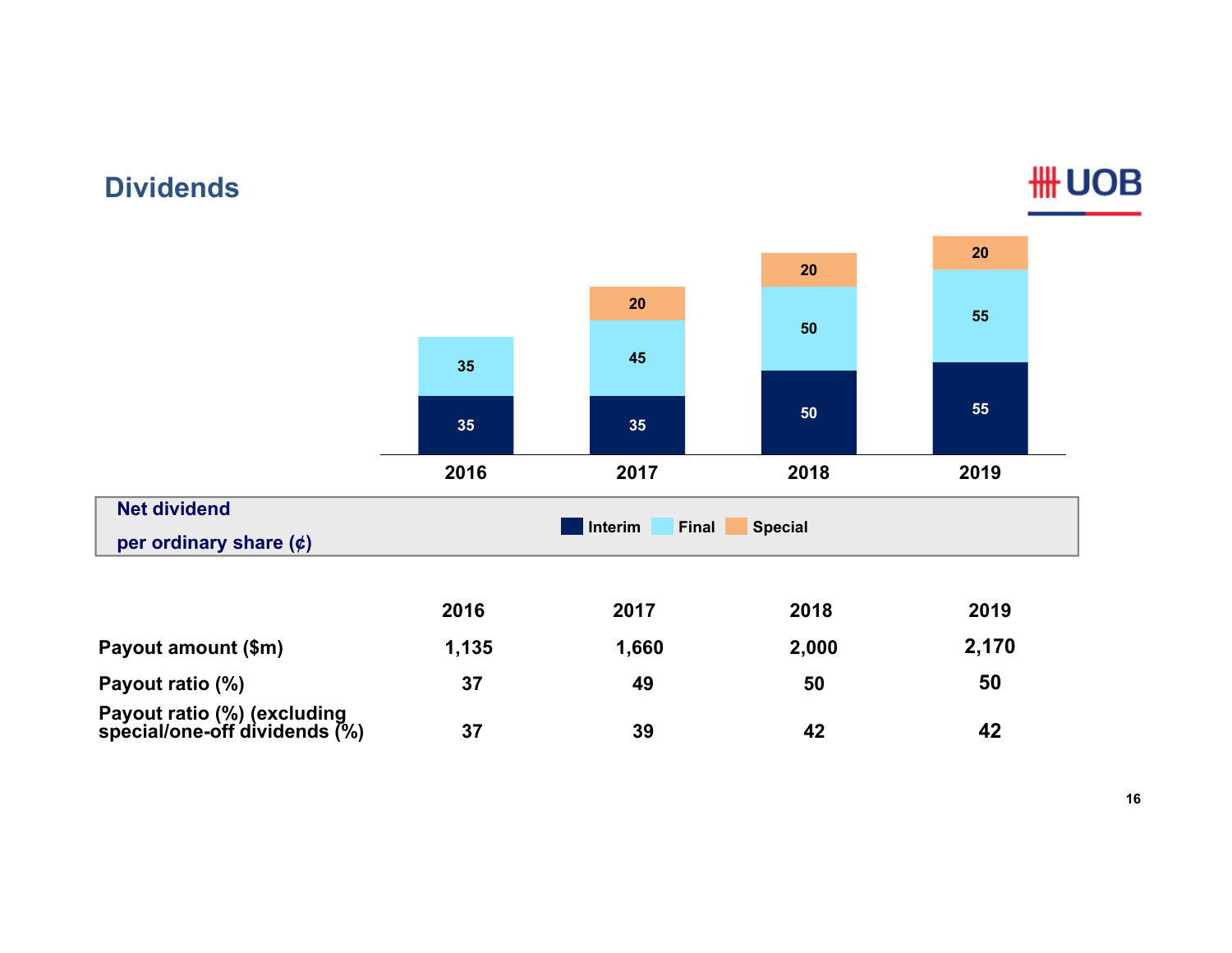# **Appendix :**

# **Performance of Major Territories**

- -Singapore
- Malaysia
- Thailand
- Indonesia
- Greater China

**Exposure to Greater China Deposits**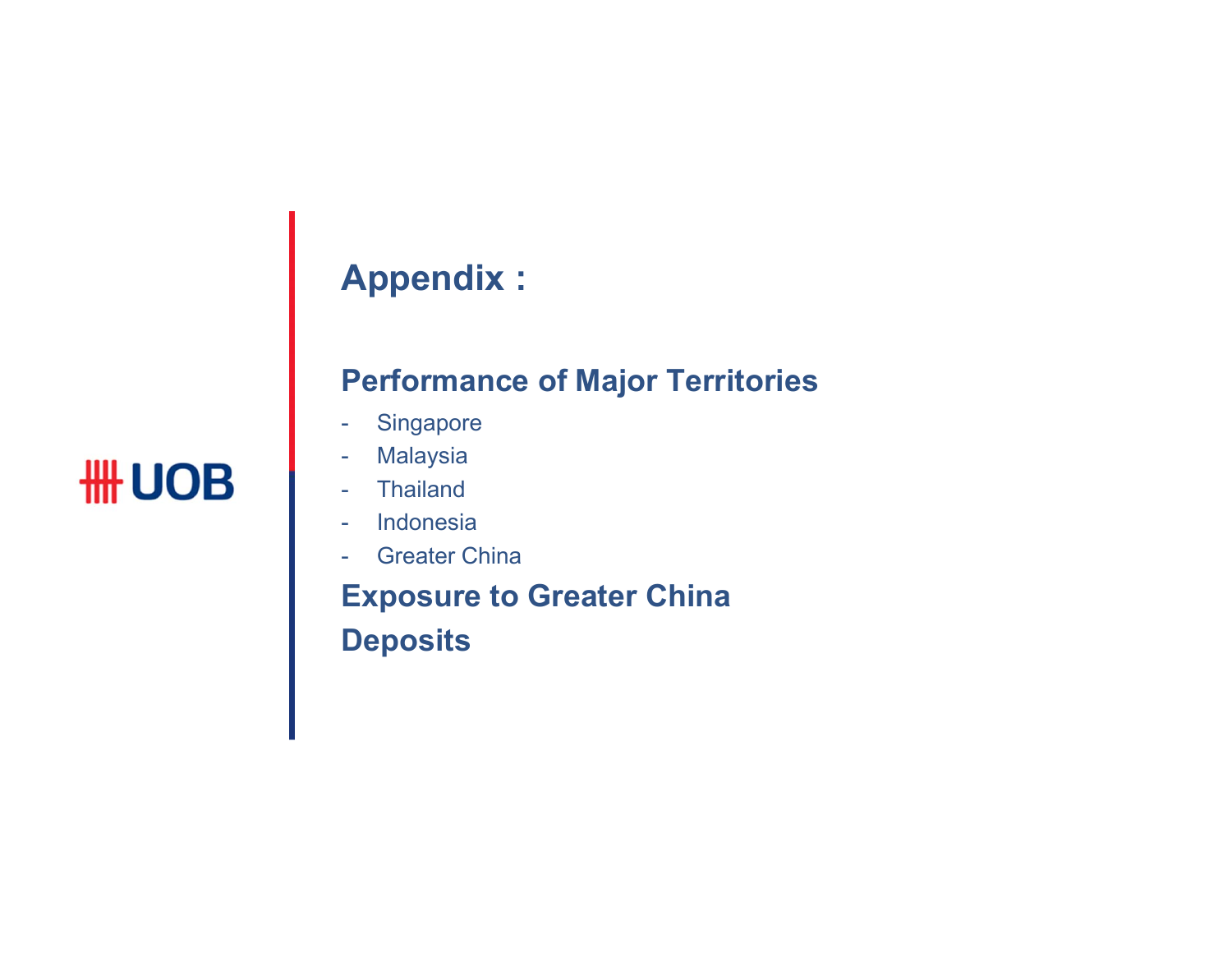# **Singapore – Key Financials**



|                              | 2019  | 2018          | $+$ /(-)       | 4Q19  | <b>3Q19</b> | $+$ /(-)      |
|------------------------------|-------|---------------|----------------|-------|-------------|---------------|
|                              | \$m\$ | $\mathsf{Sm}$ | $\frac{0}{0}$  | \$m\$ | \$m\$       | $\frac{0}{6}$ |
| Net interest income          | 3,752 | 3,552         | 6              | 896   | 968         | (7)           |
| Net fee income               | 1,197 | 1,174         | $\overline{2}$ | 274   | 336         | (18)          |
| Other non-interest income    | 807   | 396           | >100           | 179   | 201         | (11)          |
| <b>Total income</b>          | 5,756 | 5,123         | 12             | 1,350 | 1,505       | (10)          |
| Less: Expenses               | 2,480 | 2,189         | 13             | 594   | 635         | (7)           |
| <b>Operating profit</b>      | 3,276 | 2,934         | 12             | 756   | 869         | (13)          |
| Less: Total allowances       | 167   | 83            | >100           | 61    | 54          | 14            |
| Add: Assoc & JV              | 52    | 66            | (21)           | 17    | 13          | 27            |
| <b>Profit before tax</b>     | 3,161 | 2,917         | 8              | 712   | 829         | (14)          |
| Financial indicators (%)     |       |               |                |       |             |               |
| Net interest margin          | 1.48  | 1.49          |                | 1.43  | 1.49        |               |
| Cost/Income ratio            | 43.1  | 42.7          |                | 44.0  | 42.2        |               |
| Customer loans (net) - \$b ^ | 157.1 | 154.2         | 2%             | 157.1 | 160.3       | (2%)          |
| Loan/Deposit ratio           | 76.2  | 79.3          |                | 76.2  | 80.5        |               |
| NPL ratio ^                  | 1.7   | 1.7           |                | 1.7   | 1.6         |               |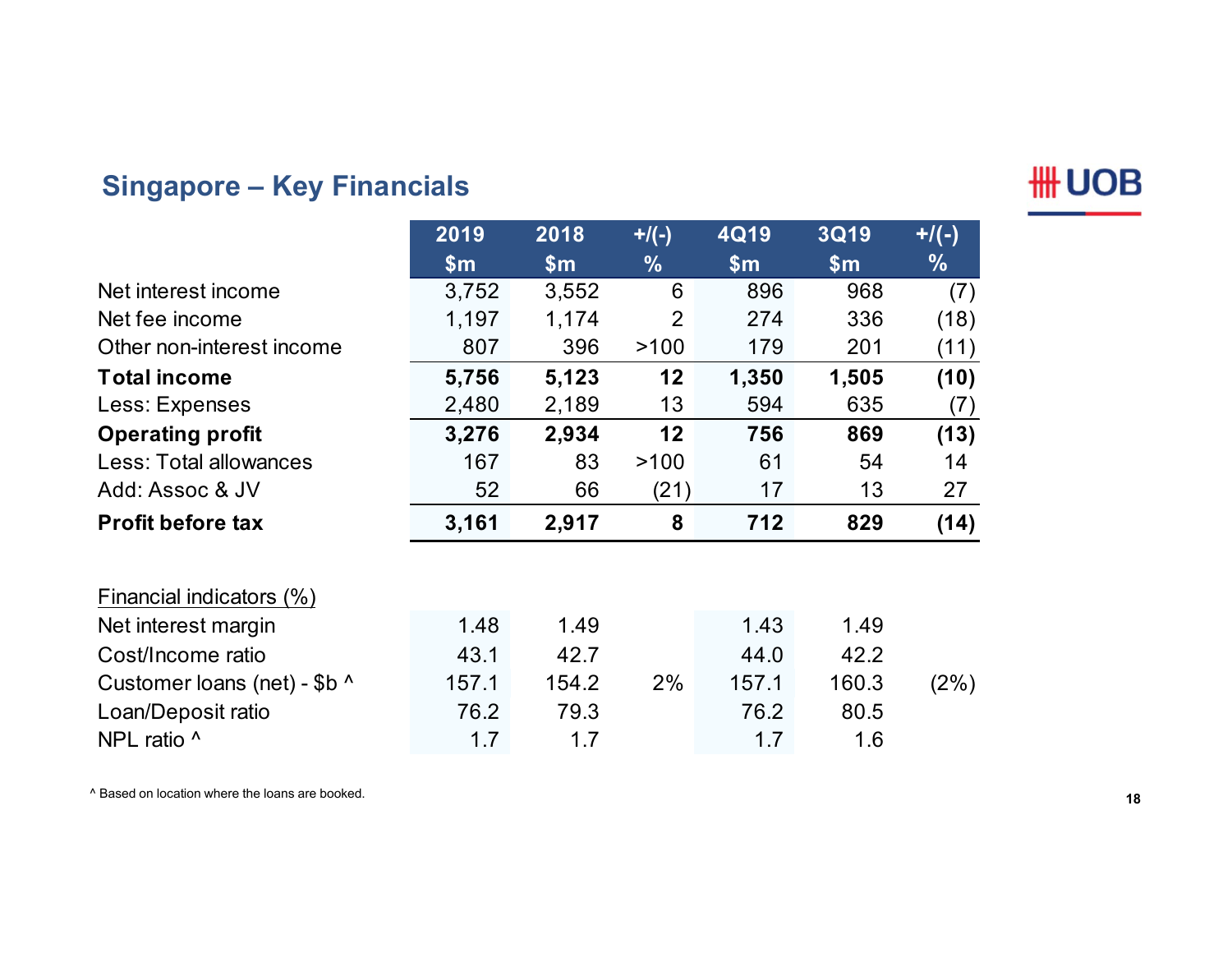# **Malaysia – Key Financials**

**HH UOB** 

|                               | 2019  | 2018  | $+$ /(-)      | 4Q19 | <b>3Q19</b> | $+$ /(-)       |
|-------------------------------|-------|-------|---------------|------|-------------|----------------|
|                               | RM'm  | RM'm  | $\frac{0}{0}$ | RM'm | RM'm        | $\frac{9}{6}$  |
| Net interest income           | 2,242 | 2,210 | 1             | 594  | 564         | 5              |
| Net fee income                | 632   | 655   | (4)           | 192  | 171         | 12             |
| Other non-interest income     | 419   | 333   | 26            | 104  | 110         | (5)            |
| <b>Total income</b>           | 3,293 | 3,198 | 3             | 890  | 845         | $\overline{5}$ |
| Less: Expenses                | 1,322 | 1,218 | 9             | 373  | 327         | 14             |
| <b>Operating profit</b>       | 1,971 | 1,980 | (0)           | 517  | 518         | (0)            |
| Less: Total allowances        | 243   | 182   | 34            | 99   | 59          | 68             |
| <b>Profit before tax</b>      | 1,728 | 1,798 | (4)           | 418  | 459         | (9)            |
| Profit before tax (S\$m)      | 569   | 600   | (5)           | 137  | 152         | (10)           |
| Average Exchange rate         | 3.04  | 2.99  |               | 3.05 | 3.03        |                |
| Financial indicators (%)      |       |       |               |      |             |                |
| Net interest margin           | 1.96  | 2.07  |               | 2.00 | 1.93        |                |
| Cost/Income ratio             | 40.1  | 38.1  |               | 41.9 | 38.7        |                |
| Customer loans (net) - RM'b ^ | 90.2  | 91.1  | (1%)          | 90.2 | 90.9        | $(1\%)$        |
| Loan/Deposit ratio            | 99.7  | 100.8 |               | 99.7 | 98.3        |                |
| NPL ratio ^                   | 1.8   | 1.6   |               | 1.8  | 1.8         |                |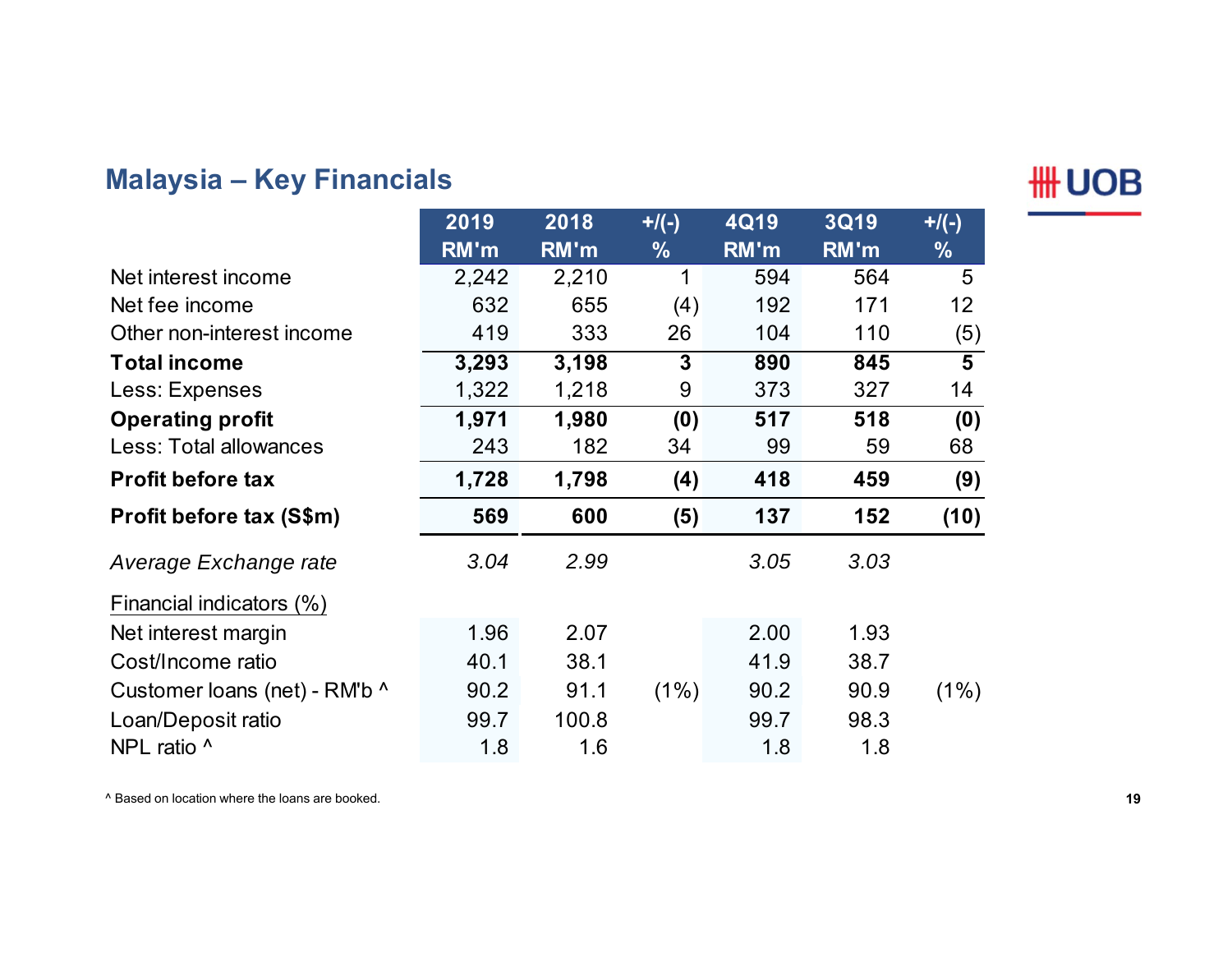# **Thailand – Key Financials**



|                                | 2019   | 2018   | $+$ /(-)      | 4Q19  | <b>3Q19</b> | $+$ /(-)      |
|--------------------------------|--------|--------|---------------|-------|-------------|---------------|
|                                | THB'm  | THB'm  | $\frac{9}{6}$ | THB'm | THB'm       | $\frac{0}{0}$ |
| Net interest income            | 17,277 | 16,944 | 2             | 4,269 | 4,345       | (2)           |
| Net fee income                 | 5,336  | 4,991  | 7             | 1,403 | 1,395       |               |
| Other non-interest income      | 1,348  | 1,134  | 19            | 279   | 397         | (30)          |
| <b>Total income</b>            | 23,961 | 23,069 | 4             | 5,951 | 6,137       | (3)           |
| Less: Expenses                 | 14,775 | 13,661 | 8             | 3,519 | 3,885       | (9)           |
| <b>Operating profit</b>        | 9,186  | 9,408  | (2)           | 2,432 | 2,252       | 8             |
| Less: Total allowances         | 3,019  | 2,672  | 13            | 931   | 1,313       | (29)          |
| <b>Profit before tax</b>       | 6,167  | 6,736  | (8)           | 1,501 | 939         | 60            |
| Profit before tax (S\$m)       | 271    | 282    | (4)           | 68    | 42          | 61            |
| Average Exchange rate          | 22.79  | 23.92  |               | 22.16 | 22.34       |               |
| Financial indicators (%)       |        |        |               |       |             |               |
| Net interest margin            | 3.24   | 3.40   |               | 3.11  | 3.11        |               |
| Cost/Income ratio              | 61.7   | 59.2   |               | 59.1  | 63.3        |               |
| Customer loans (net) - THB'b ^ | 406.6  | 376.0  | 8%            | 406.6 | 397.2       | 2%            |
| Loan/Deposit ratio             | 87.0   | 90.7   |               | 87.0  | 81.9        |               |
| NPL ratio ^                    | 2.9    | 2.8    |               | 2.9   | 2.7         |               |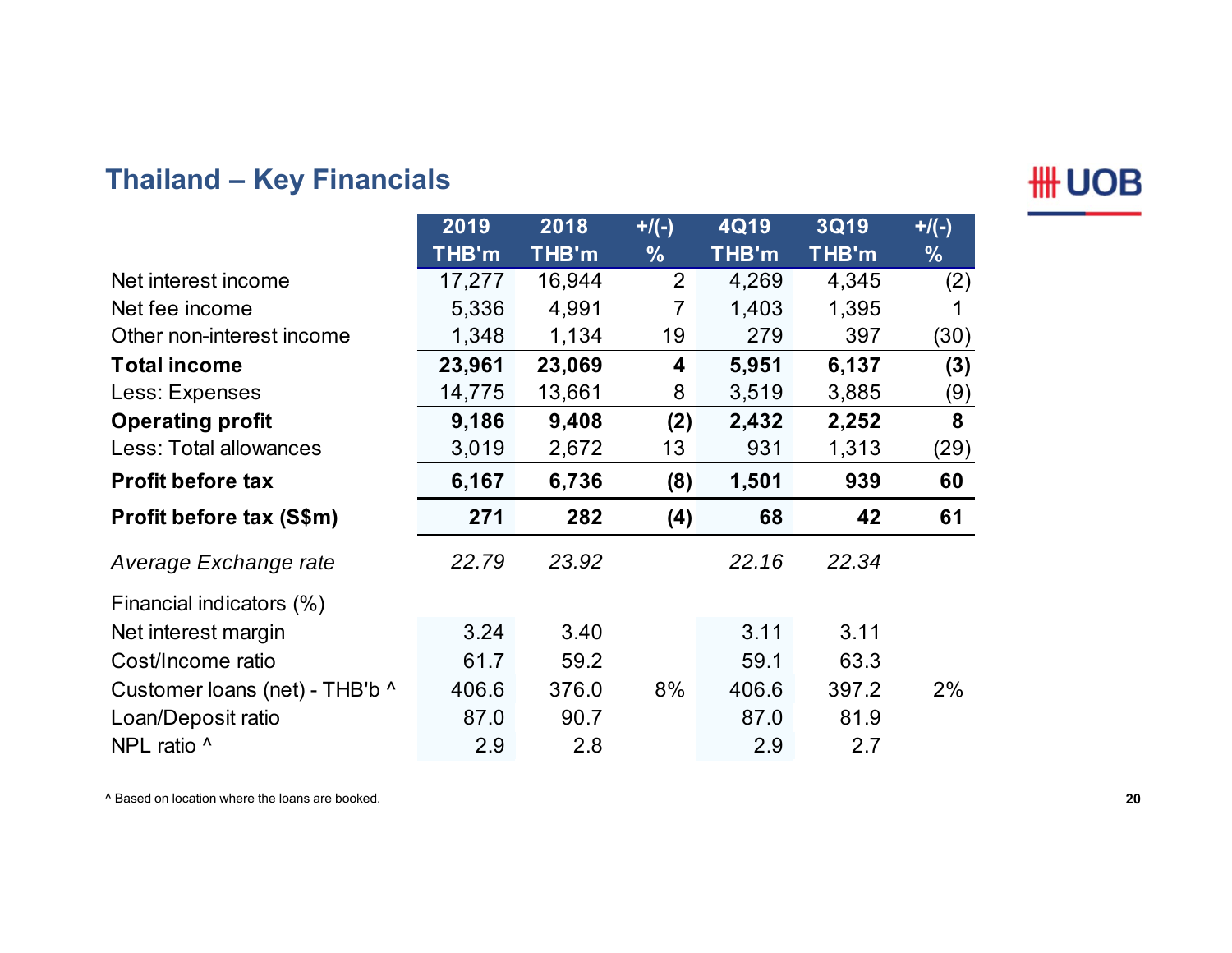# **Indonesia – Key Financials**

**HH UOB** 

|                                 | 2019         | 2018         | $+$ /(-)       | 4Q19         | <b>3Q19</b>  | $+$ /(-)       |
|---------------------------------|--------------|--------------|----------------|--------------|--------------|----------------|
|                                 | <b>IDR'b</b> | <b>IDR'b</b> | $\frac{0}{0}$  | <b>IDR'b</b> | <b>IDR'b</b> | $\frac{0}{0}$  |
| Net interest income             | 3,388        | 3,364        | 1              | 881          | 820          | $\overline{7}$ |
| Net fee income                  | 874          | 799          | 9              | 257          | 228          | 13             |
| Other non-interest income       | 756          | 529          | 43             | 129          | 249          | (48)           |
| <b>Total income</b>             | 5,018        | 4,692        | $\overline{7}$ | 1,267        | 1,297        | (2)            |
| Less: Expenses                  | 3,599        | 3,298        | 9              | 949          | 930          | $\overline{2}$ |
| <b>Operating profit</b>         | 1,419        | 1,394        | $\overline{2}$ | 318          | 367          | (13)           |
| Less: Total allowances          | 554          | 587          | (6)            | 53           | 141          | (62)           |
| Profit/(loss) before tax        | 865          | 807          | 7              | 265          | 226          | 17             |
| Profit/(loss) before tax (S\$m) | 84           | 77           | 9              | 26           | 22           | 17             |
| Average Exchange rate           | 10,327       | 10,502       |                | 10,293       | 10,251       |                |
| Financial indicators (%)        |              |              |                |              |              |                |
| Net interest margin             | 3.72         | 3.89         |                | 3.86         | 3.58         |                |
| Cost/Income ratio               | 71.7         | 70.3         |                | 74.9         | 71.7         |                |
| Customer loans (net) - IDR't ^  | 72.5         | 70.6         | 3%             | 72.5         | 73.0         | (1%)           |
| Loan/Deposit ratio              | 89.2         | 91.3         |                | 89.2         | 92.3         |                |
| NPL ratio ^                     | 1.7          | 1.4          |                | 1.7          | 1.8          |                |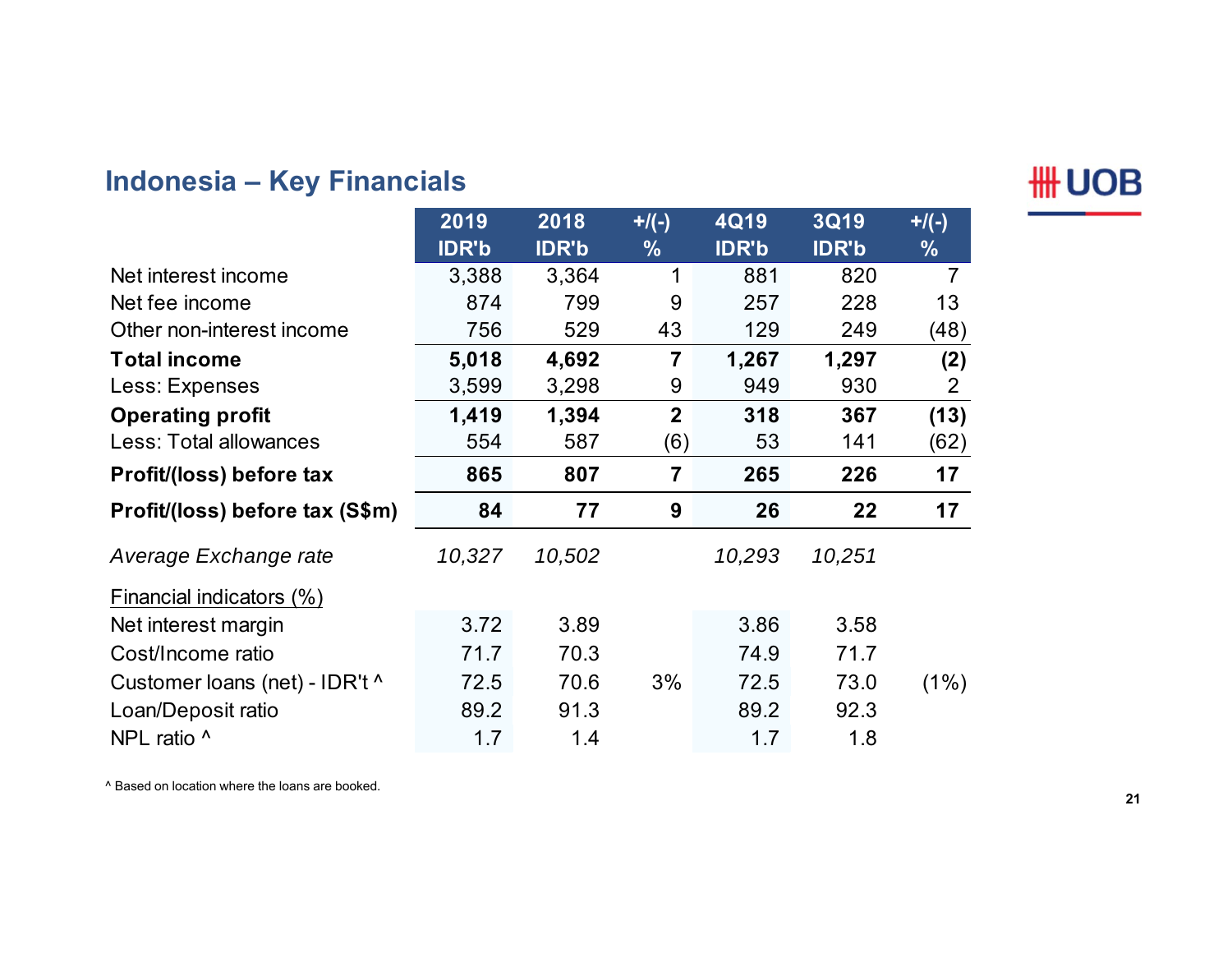# **Greater China – Key Financials**



|                              | 2019          | 2018          | $+$ /(-)      | 4Q19  | <b>3Q19</b>    | $+$ /(-)      |
|------------------------------|---------------|---------------|---------------|-------|----------------|---------------|
|                              | $\mathsf{Sm}$ | $\mathsf{Sm}$ | $\frac{0}{0}$ | \$m\$ | $\mathsf{S}$ m | $\frac{9}{6}$ |
| Net interest income          | 455           | 421           | 8             | 137   | 121            | 13            |
| Net fee income               | 169           | 159           | 6             | 21    | 44             | (51)          |
| Other non-interest income    | 313           | 283           | 10            | 63    | 70             | (10)          |
| <b>Total income</b>          | 937           | 864           | 9             | 221   | 235            | (6)           |
| Less: Expenses               | 401           | 381           | 5             | 105   | 105            | (1)           |
| <b>Operating profit</b>      | 536           | 483           | 11            | 116   | 129            | (10)          |
| Less: Total allowances       | 9             | 68            | (88)          |       | 15             | (51)          |
| Add: Assoc & JV              | (0)           | 29            | (>100)        | (0)   | (0)            | 74            |
| <b>Profit before tax</b>     | 527           | 443           | 19            | 109   | 114            | (4)           |
| Financial indicators (%)     |               |               |               |       |                |               |
| Net interest margin          | 0.85          | 0.85          |               | 1.02  | 0.88           |               |
| Cost/Income ratio            | 42.8          | 44.1          |               | 47.3  | 44.9           |               |
| Customer loans (net) - \$b ^ | 33.0          | 32.7          | $1\%$         | 33.0  | 35.7           | (8%)          |
| Loan/Deposit ratio           | 148.8         | 152.0         |               | 148.8 | 162.9          |               |
| NPL ratio ^                  | 0.2           | 0.3           |               | 0.2   | 0.2            |               |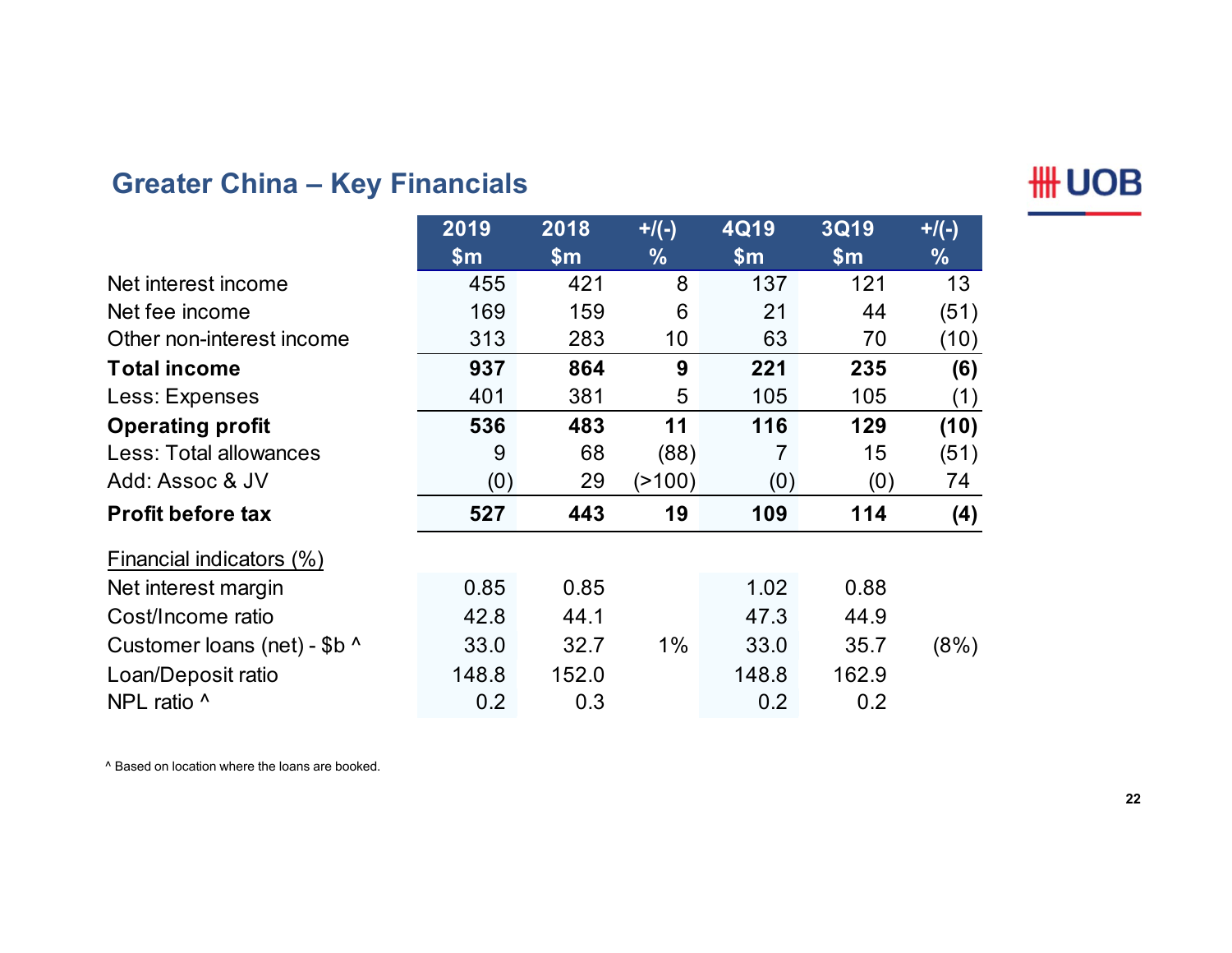

#### **Exposure to Greater China**

#### **As at 31 Dec 2019:**

#### **Mainland China exposure (\$30b or 7% of total assets)**

#### **Bank exposure (\$16b)**

- • Accounted for ~60% of total exposure to Mainland China, with top 5 domestic banks and 3 policy banks accounting for ~80% of total bank exposure
- •99% with <1 year tenor
- • Trade exposures mostly with bank counterparties, representing ~50% of total bank exposure

#### **Non-bank exposure (\$11b)**

- • Target customers include top-tier state-owned enterprises, large local corporates and foreign investment enterprises
- •~50% denominated in RMB
- •~50% with <1 year tenor
- •NPL ratio at 0.4%

#### **Hong Kong SAR exposure (\$33b or 8% of total assets)**

**Bank exposure (\$3b)**

•Majority of exposure are to foreign banks

#### **Non-bank exposure (\$26b)**

- •Exposure mainly to wholesale corporates
- • Real estate loans accounted for \$11b (~4% of total loans); loans are well-collateralised and predominantly to network clients or clients with strong financial sponsors
- • Other potential vulnerable industries (hospitality and consumer discretionary) amounted to \$5b
- •~50% with <1 year tenor
- •NPL ratio at 0.2%
- Note: Classification is according to where credit risks reside, largely represented by the borrower's country of incorporation/operation for non-individuals and residence for individuals.